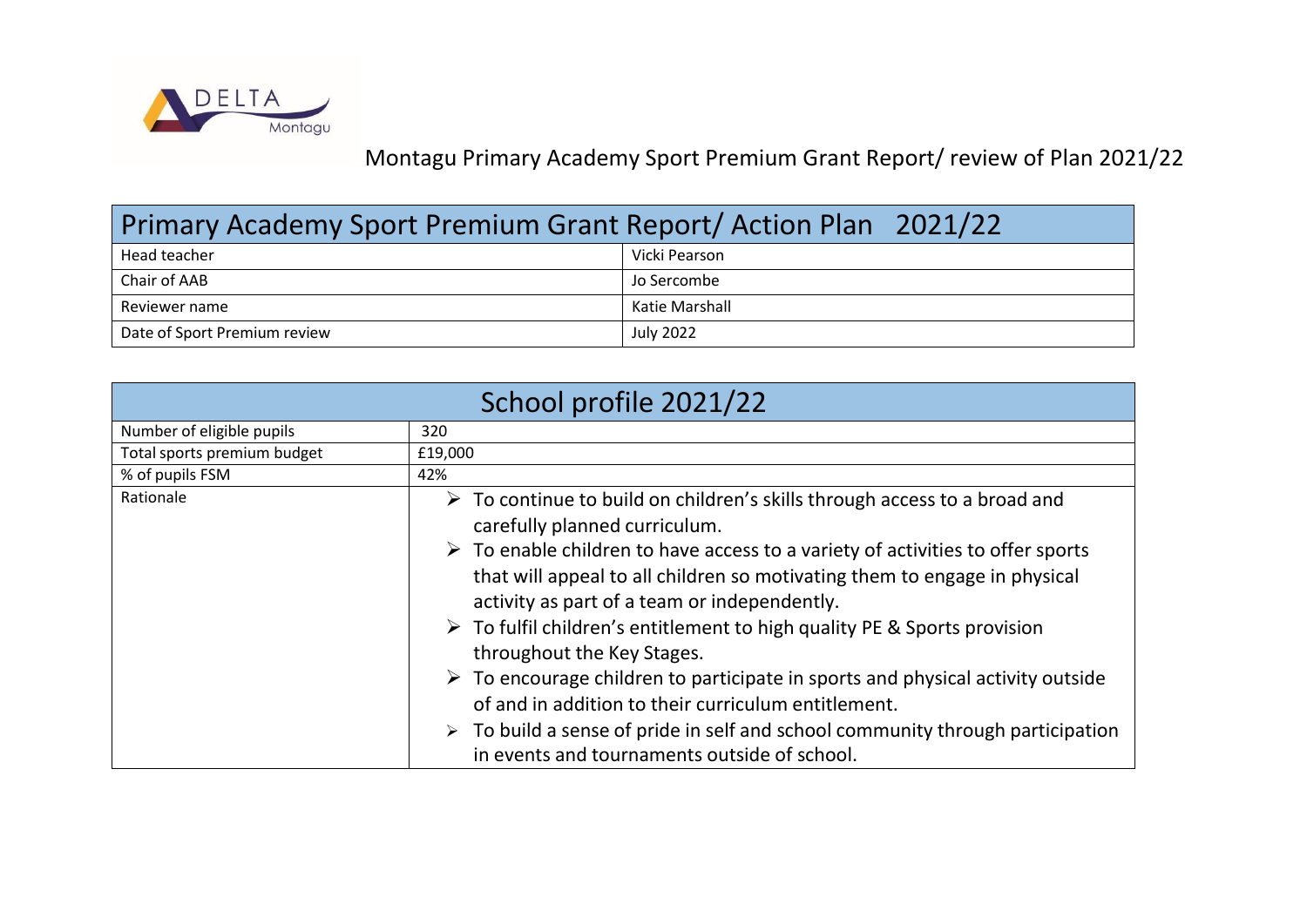

Montagu Primary Academy Sport Premium Grant Report/ review of Plan 2021/22

## Sports premium expenditure Action plan 2021/22

| <b>Focus</b><br>/strategy                                                                                                                 | Actions and evidence needed to show impact                                                                                                                                                                                                                                                                                                                                                                                                                                                                                                                                                                                                                 | Link to Ofsted criteria                                                                                                                                                                                                                                                                                | <b>RAG</b> | Impact and<br>Evaluation |
|-------------------------------------------------------------------------------------------------------------------------------------------|------------------------------------------------------------------------------------------------------------------------------------------------------------------------------------------------------------------------------------------------------------------------------------------------------------------------------------------------------------------------------------------------------------------------------------------------------------------------------------------------------------------------------------------------------------------------------------------------------------------------------------------------------------|--------------------------------------------------------------------------------------------------------------------------------------------------------------------------------------------------------------------------------------------------------------------------------------------------------|------------|--------------------------|
| Sport Coach - 2<br>days per week.<br><b>CPD for Teaching</b><br>Staff<br>Work with the<br>EPIC Group.<br>Affiliation to<br>Active Fusion. | Pupil Progress.<br>➤<br>Improve the delivery of PE and sport across KS1 and<br>➤<br>KS2. Teachers feel more confident in delivering all<br>aspects of PE and sport as a result of modelling and<br>demonstration.<br>Whole School Overview of CPD Good and Outstanding<br><b>Lesson Observations INSETS</b><br>Development of confident teachers to deliver effective<br>➤<br>PE sessions within KS1 and KS2 Development of Support<br>Staff to deliver high quality PE and Sport in KS1 and KS2<br>Access to PE leader training.<br>Opportunities to participate in borough events.<br>➤<br>Access to CPD. Updates on national expectations for<br>sport. | Quality of Teaching,<br>➤<br>Learning and Assessment.<br>Outcomes for children<br>and learners.<br>Quality of Teaching,<br>Learning and Assessment.<br>Outcomes for children<br>and learners.<br>Effectiveness of<br>➤<br>Leadership &<br>Management.<br>Personal Development,<br>Behaviour & Welfare. |            |                          |
| Equipment                                                                                                                                 | Use of equipment to enhance learning during lesson time and<br>social times e.g break and afterschool clubs.                                                                                                                                                                                                                                                                                                                                                                                                                                                                                                                                               | Quality of Teaching,<br>➤<br>Learning & Assessment<br>Personal Development,<br>Behaviour & Welfare.                                                                                                                                                                                                    |            |                          |
| Teaching<br>Resources-Get<br>Set 4 PE                                                                                                     | A resource for teaching staff to use which provides planning and<br>progression across the curriculum. The scheme is differentiated<br>and provides teachers a clear plan of their PE lesson.                                                                                                                                                                                                                                                                                                                                                                                                                                                              | $\blacktriangleright$<br>Quality of Teaching,<br>Learning and Assessment.<br>Outcomes for children<br>and learners.<br>Quality of Teaching,<br>Learning and Assessment.<br>Outcomes for children<br>and learners.                                                                                      |            |                          |